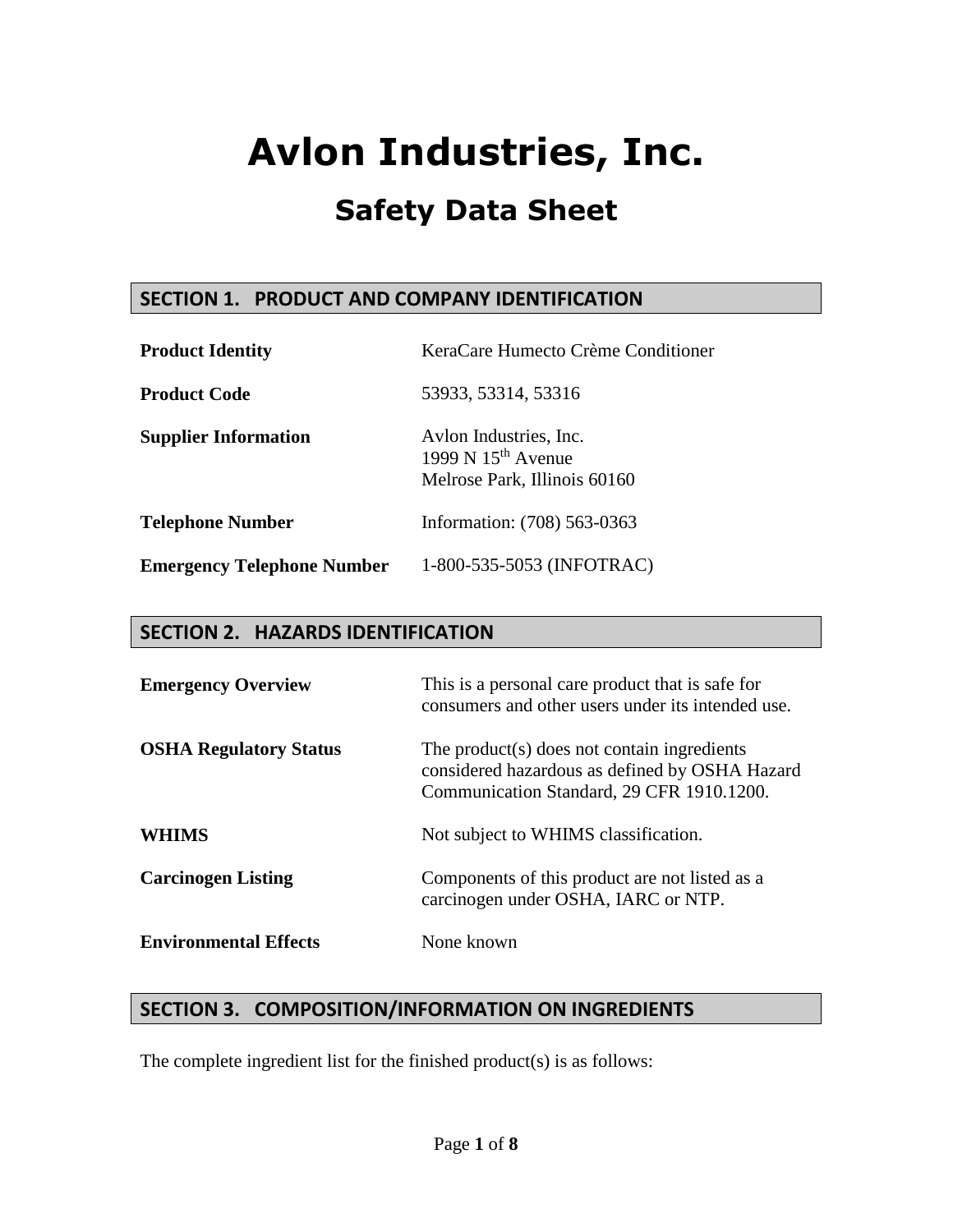## **Safety Data Sheet**

AQUA/WATER/EAU, GLYCERIN, DIMETHICONE COPOLYOL ISOSTEARATE, POLYQUATERNIUM-37 & DICAPRYLATE/DICAPRATE & PPG-1 TRIDECETH-6, CETEARYL ALCOHOL & PEG-40 CASTOR OIL & STEARALKONIUM CHLORIDE, QUATERNIUM-80, PANTHENOL, DIMETHICONE, EXTRACTS OF: PROPYLENE GLYCOL, LAMIUM ALBUM FLOWER EXTRACT, PINUS SYLVESTRIS CONE EXTRACT, ARCTIUM LAPPA ROOT EXTRACT, ANTHEMIS NOBILIS FLOWER EXTRACT, ROSEMARINUS OFFICINALIS (ROSEMARY) LEAF EXTRACT, HEDERA HELIX (IVY) EXTRACT, ARNICA MONTANA FLOWER EXTRACT, NASTURTIUM OFFICINALE EXTRACT, ALLIUM SATIVUM (GARLIC) EXTRACT, CALENDULA OFFICINALIS FLOWER EXTRACT, TILIA CORDATE FLOWER EXTRACT, CENTAUREA CYANUS FLOWER EXTRACT, CHAMOMILLA RECUTITA (MATRICARIA) EXTRACT, HYPERICUM PERFORATUM EXTRACT, PERFUME, GLUTARAL.

The product(s) does not contain ingredients considered hazardous as defined by OSHA, 29 CFR 1910.1200 and/or WHMIS under the HPA.

## **SECTION 4. FIRST AID MEASURES**

| Eye               | Flush with plenty of water 10-15 minutes, if discomfort or irritation<br>persists, seek medical advice.                                                                  |
|-------------------|--------------------------------------------------------------------------------------------------------------------------------------------------------------------------|
| <b>Skin</b>       | Wash with soap and water. If irritation occurs and persists, seek medical<br>advice.                                                                                     |
| <b>Inhalation</b> | If respiratory irritation occurs, remove individual to fresh air.                                                                                                        |
| <b>Ingestion</b>  | Rinse mouth with water. Do not induce vomiting. Give 2-3 glasses of<br>water. Seek medical attention immediately. Never give an unconscious<br>person anything by mouth. |

## **SECTION 5. FIRE FIGHTING MEASURES**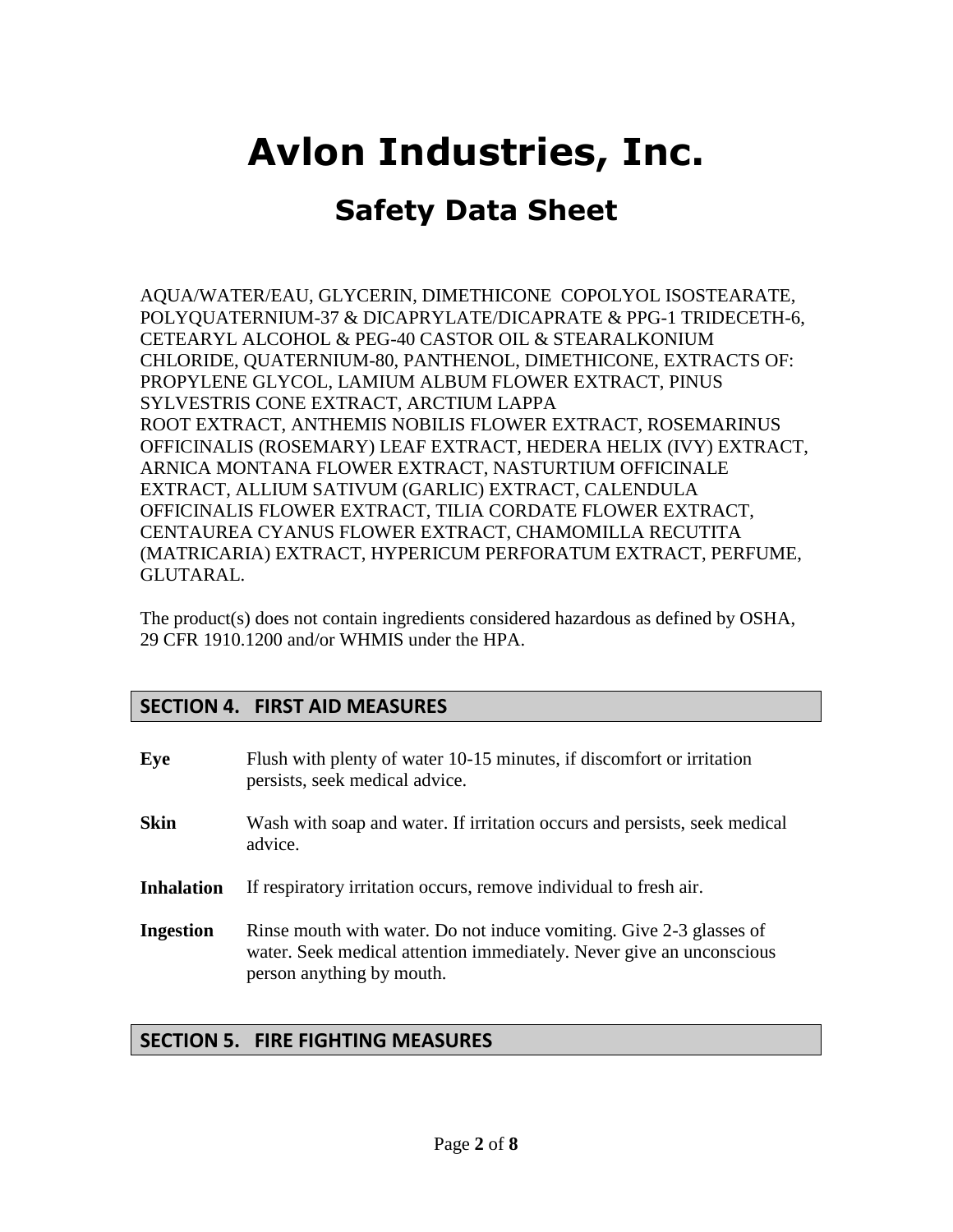| <b>Flash Point (Closed Cup)</b>         | Not Applicable                                                                                   |
|-----------------------------------------|--------------------------------------------------------------------------------------------------|
| <b>Flammable Limits</b>                 | UEL: Not Applicable<br>LEL: Not Applicable                                                       |
| <b>Extinguishing Media</b>              | Foam, Water, Carbon dioxide where applicable                                                     |
| <b>Explosion Hazards</b>                | No applicable information has been found.                                                        |
| <b>Special Fire Fighting Procedures</b> | As in fire, wear self-contained breathing apparatus,<br>NIOSH approved and full protective gear. |

## **SECTION 6. ACCIDENTAL RELEASE MEASURES**

#### **Steps To Be Taken In Case Material Is Released Or Spilled**

**For Small or Household Settings:** Absorb liquid and scrub the area with detergent. Dilute with water. Quantities may be cleaned up and disposed of in normal household trash.

**For large or Non-Household Settings (Industrial):** Use safety glasses or safety googles if splash hazards exist; use gloves and other protective clothing (apron, boots, etc.) to reduce skin contact. Wash down residue with water. Prevent spill from entering a waterway. Material may be slippery if spilled.

## **SECTION 7. HANDLING AND STORAGE**

### **Precautions to be taken in Safe Handling and Safe Storage**

| <b>For Household Settings</b>     | No applicable information has been found.                                                                                                        |
|-----------------------------------|--------------------------------------------------------------------------------------------------------------------------------------------------|
| <b>For Non-Household Settings</b> | No unusual handling or storage requirements. Storage in<br>large quantities (as in warehouse) should be in a dry,<br>well-ventilated, cool area. |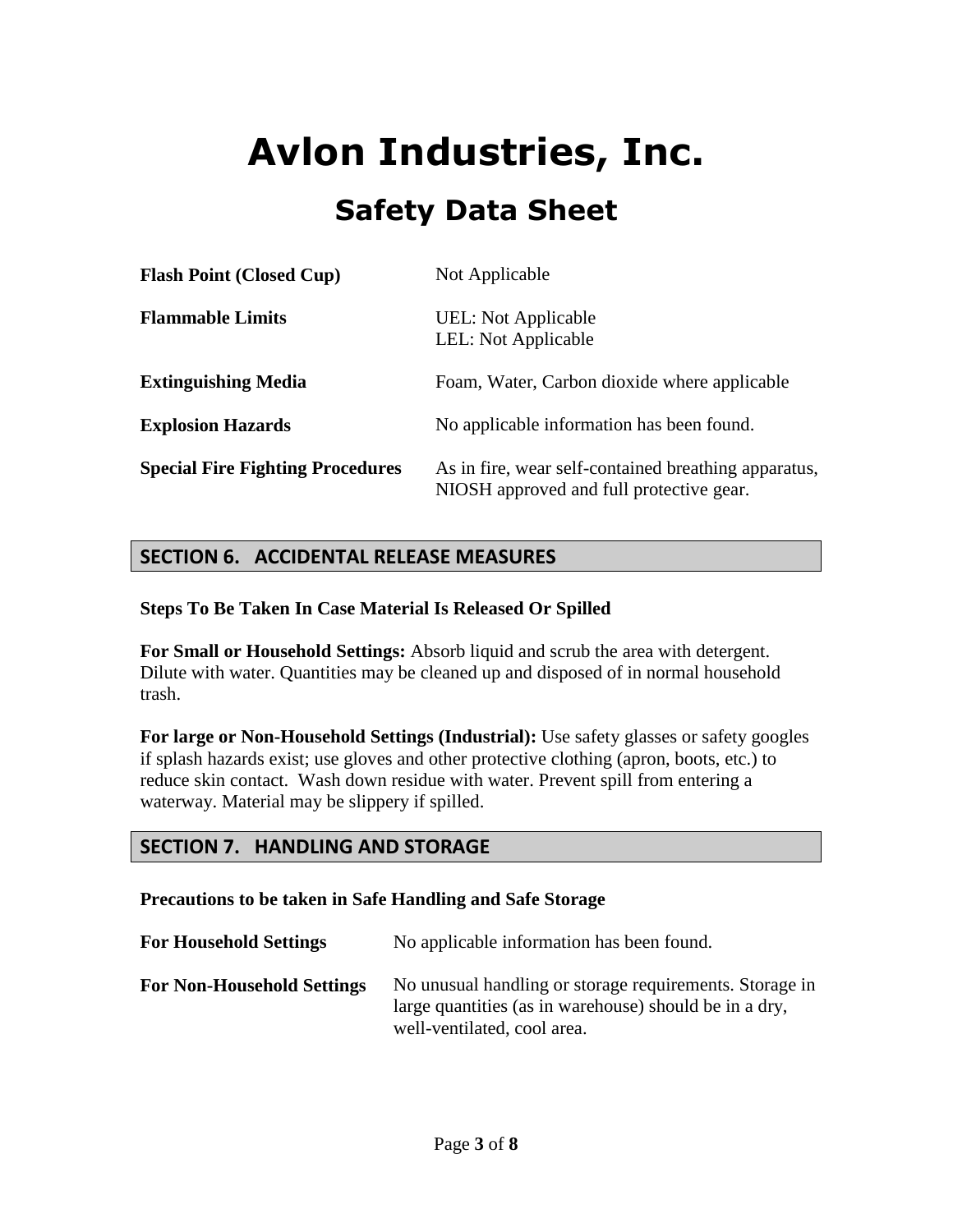## **Safety Data Sheet**

## **SECTION 8. EXPOSURE CONTROLS/PERSONAL PROTECTION**

**For Household Settings:** This is a personal care or cosmetic product that is safe for consumers and other users under normal and reasonably foreseen use.

**For Non-Household Settings:** Use safety glasses or safety goggles if splash hazards exist; use gloves and other protective clothing (apron, boots etc.) to prevent skin contact. Always follow good hygienic work practices. Avoid prolonged contact with skin and clothing.

| Appearance                                          | White                         |
|-----------------------------------------------------|-------------------------------|
| Odor                                                | Fragrant                      |
| <b>Physical State</b>                               | Cream                         |
| pH                                                  | $4.25 \pm 0.50$               |
| <b>Melting / Freezing Point</b>                     | N/A                           |
| <b>Boiling Point</b>                                | N/A                           |
| <b>Flash Point</b>                                  | N/A                           |
| <b>Evaporation Rate</b>                             | N/A                           |
| Flammability (solid / gas)                          | N/A                           |
| <b>Upper/Lower Flammability or Explosive Limits</b> | N/A                           |
| <b>Vapor Pressure</b>                               | N/A                           |
| <b>Vapor Density</b>                                | N/A                           |
| <b>Specific Gravity</b>                             | $1.01 \pm 0.03$               |
| <b>Solubility</b>                                   | Completely disperses in water |
| <b>Partition Coefficient</b>                        | N/A                           |
| <b>Auto-Ignition Temperature</b>                    | N/A                           |
| <b>Decomposition Temperature</b>                    | N/A                           |
| <b>Viscosity</b>                                    | $29,000 \pm 3,000$ cps        |

## **SECTION 9. PHYSICAL AND CHEMICAL PROPERTIES**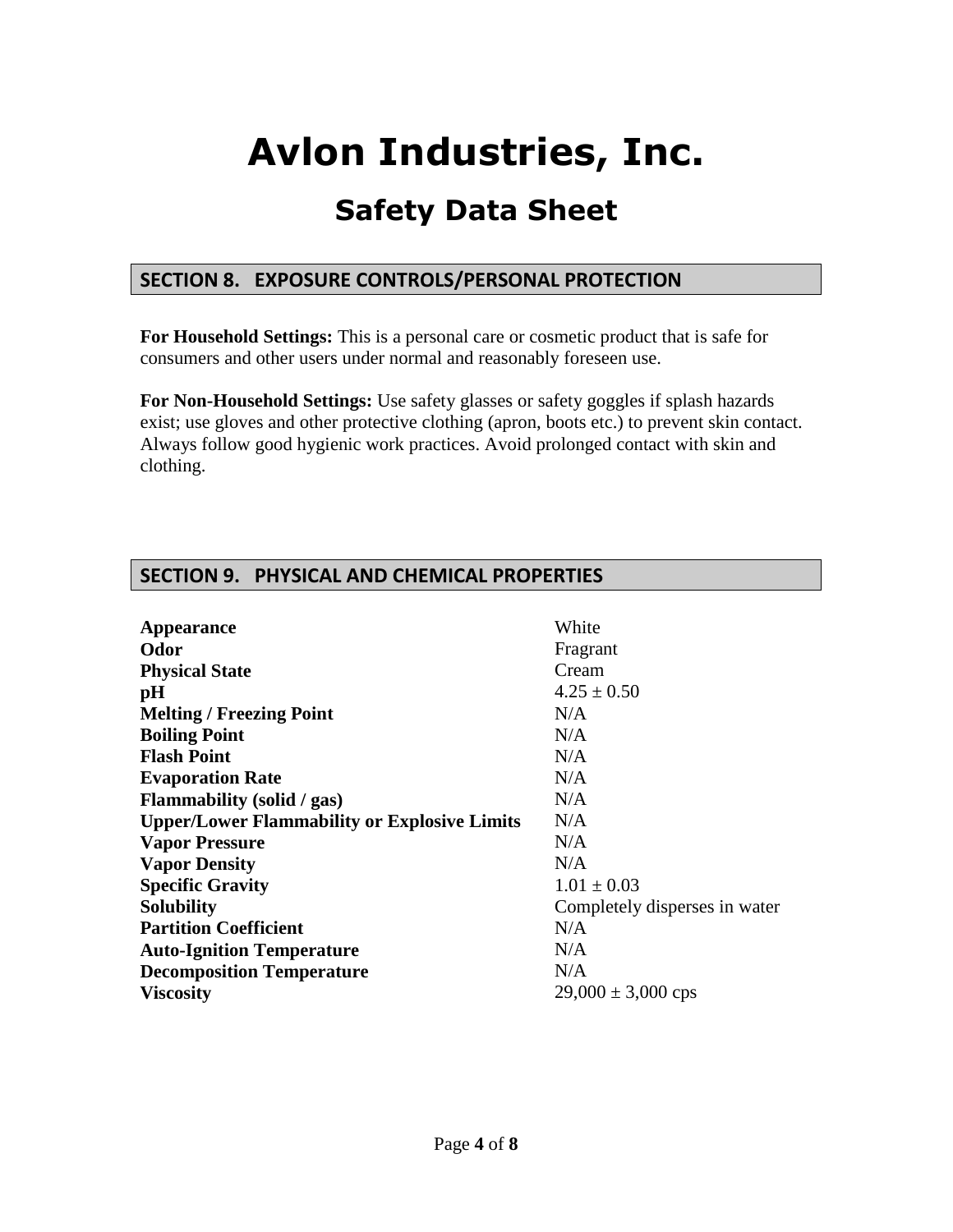## **Safety Data Sheet**

### **SECTION 10. STABILITY AND REACTIVITY**

**Stability** Stable **Incompatibility (Materials to avoid)** None known

**Hazardous Polymerization** No applicable information has been found. **Conditions to Avoid** No applicable information has been found.

## **SECTION 11. TOXICOLOGICAL INFORMATION**

This is a personal care or cosmetic product that is safe for consumers and other users under intended and reasonably foreseeable use.

| <b>Acute Toxicity</b>        |                                                                                                                                 |
|------------------------------|---------------------------------------------------------------------------------------------------------------------------------|
| Eye                          | May cause mild to moderate irritation to<br>eyes, including redness and stinging.                                               |
| <b>Inhalation</b>            | Not normally a hazard due to non-volatile<br>nature of product.                                                                 |
| <b>Skin</b>                  | No know effect based on the information                                                                                         |
| <b>Ingestion</b>             | May cause irritation if directly introduced<br>to the mouth, throat and stomach.                                                |
| <b>Chronic Toxicity</b>      | Finished product is not expected to have<br>chronic health effects.                                                             |
| <b>Corrosivity</b>           | No know effect.                                                                                                                 |
| <b>Sensitization</b>         | No know effect.                                                                                                                 |
| <b>Neurological Effects</b>  | No know effect.                                                                                                                 |
| <b>Reproductive toxicity</b> | The product contains no substances known<br>to be hazardous to health in concentrations<br>which need to be taken into account. |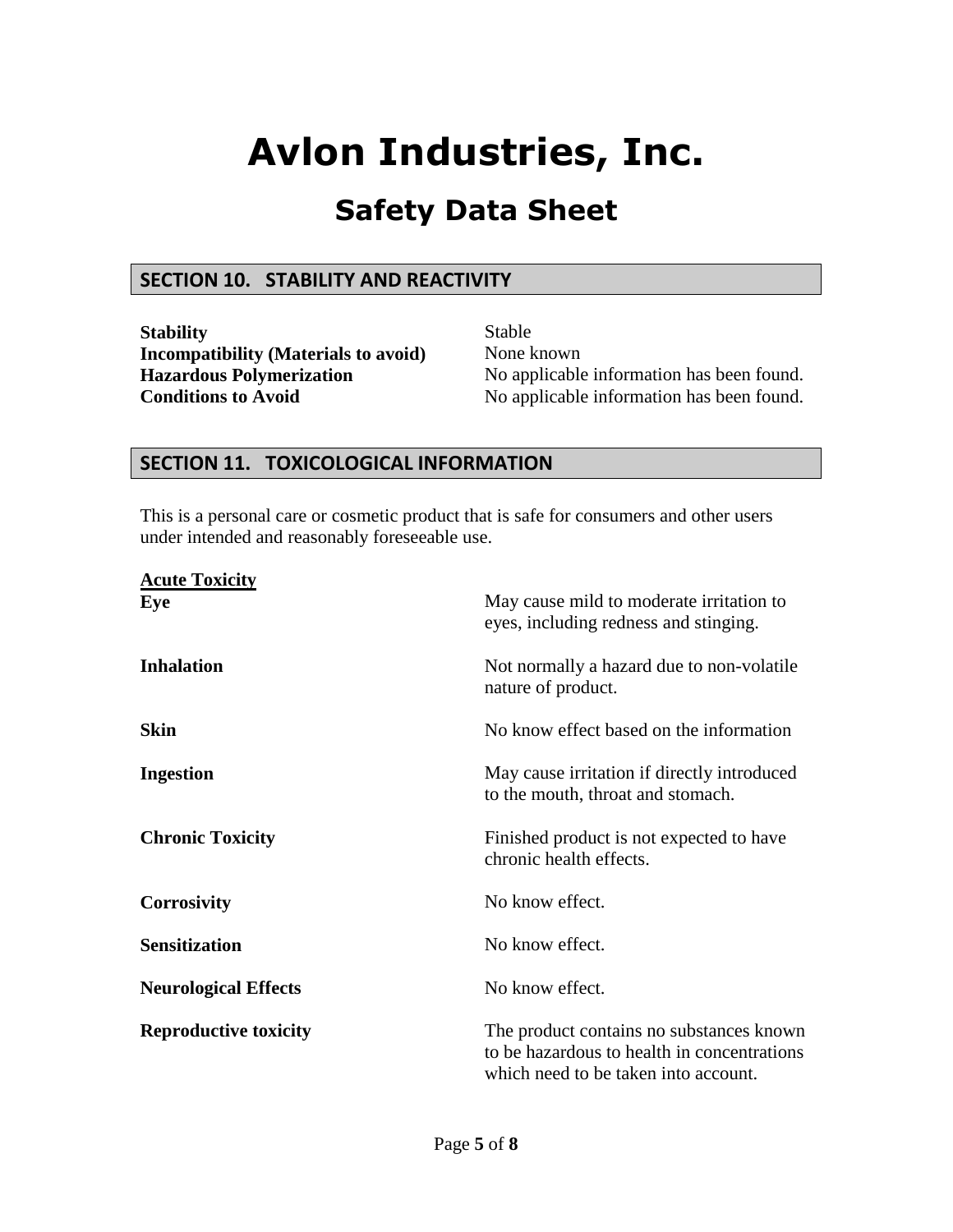**Carcinogenicity** Components of this product are not listed as a carcinogen under OSHA, IARC, or NTP.

## **SECTION 12. ECOLOGICAL INFORMATION**

The product ingredients are expected to be safe for the environment at concentrations predicted under normal use and accidental spill scenarios. Packaging components are compatible with the conventional solid waste management practices. Additional information is available from the supplier on request.

## **SECTION 13. DISPOSAL CONSIDERATIONS**

**Waste Disposal Method:** General refuse disposal is adequate. Make sure disposal should be in accordance with all applicable Local, State/Provincial and Federal regulations.

To the best of Avlon Industries, Inc.'s knowledge, this product is not regulated by CERCLA/RCRA as a hazardous waste or material. However, this product has not been tested for toxicity characteristics.

**Waste Disposal Code(s):** Not determined

## **SECTION 14. TRANSPORT INFORMATION**

- **DOT** Not regulated
- **IMDG** Not regulated
- **IATA** Not regulated
- **ICAO** Not regulated
- **TDG** Not regulated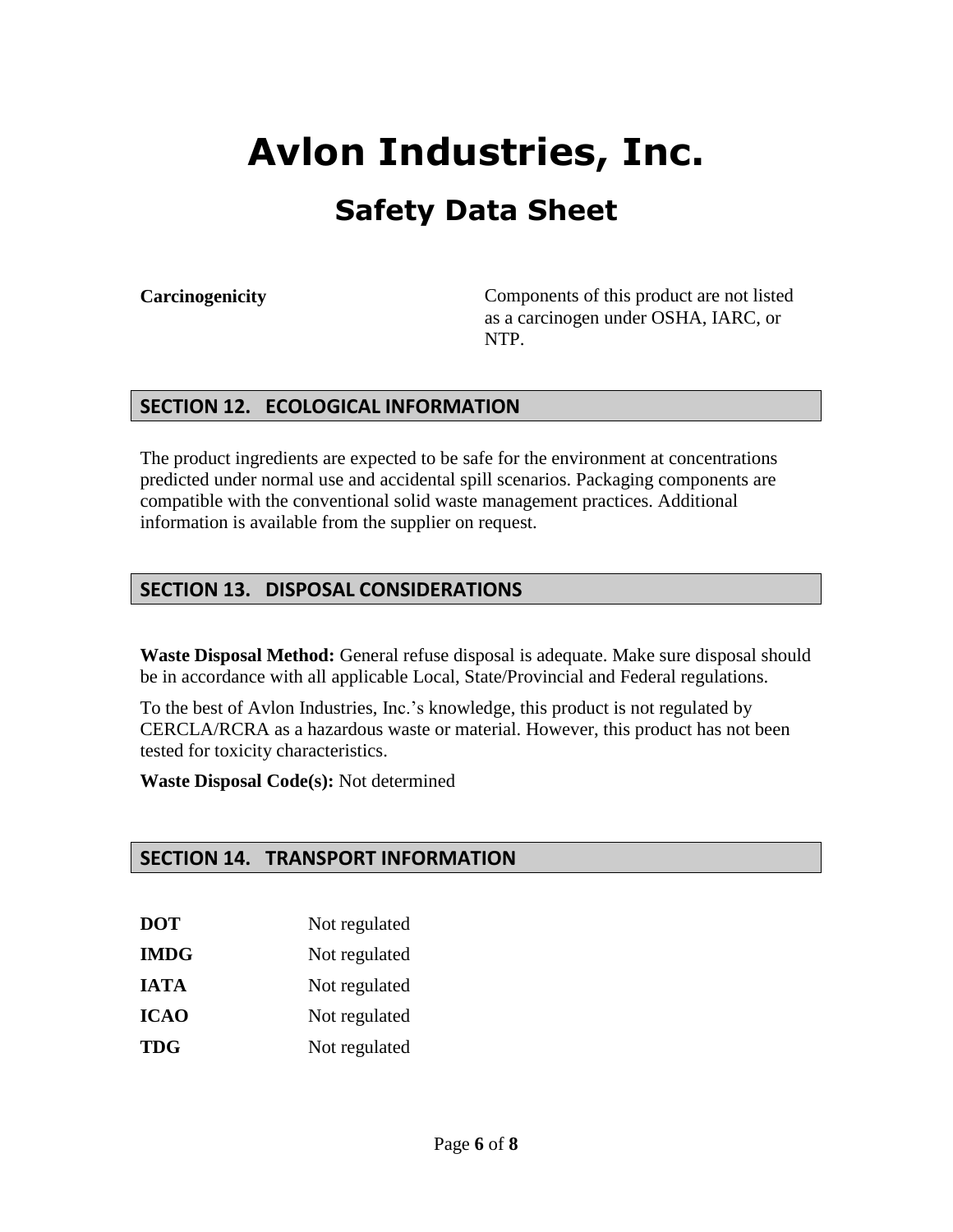## **Safety Data Sheet**

## **SECTION 15. REGULATORY INFORMATION**

**CERCLA reportable quantity (RQ):**

None

### **SARA 313/302/304/311/312 Chemicals:**

None

### **California Proposition 65**:

This product is not subject to warning labeling under California Proposition 65.

#### **State Right-to-Know**:

Not Determined

**US Federal**: The product described in this Safety Data Sheet is regulated under the Federal Food, Drug and Cosmetics Act and is safe to use as per directions on container, box or accompanying literature (where applicable).

#### **Other**

Perfume contained within the product covered by this MSDS complies with appropriate IFRA guidance.

## **SECTION 16. OTHER INFORMATION**

**Date of Preparation**: June 1, 2015

**Disclaimer**: To the best of our knowledge, the information provided in this Safety Data Sheet is believed to be factual, as it has been derived from the works and opinions of persons deemed to be qualified. The information given is designed only as guidance for the safe handling, use, processing, storage, transportation, disposal and release and is not to be considered a warranty or quality specification. The information relates only to the specific material designed and may not be valid for such material used in combination